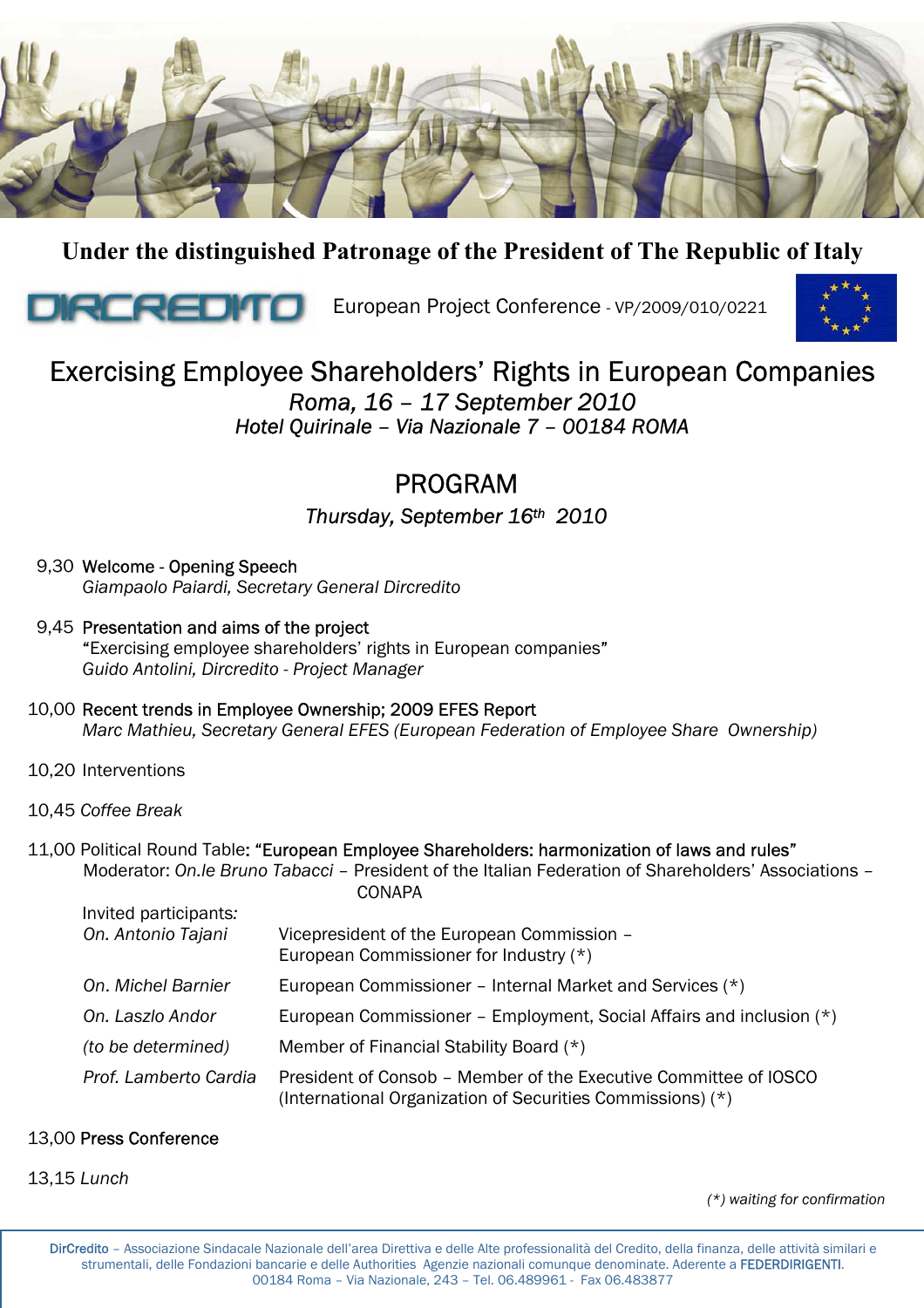

#### 14,30 Employee owners participation: National and Corporate Models (preliminary agenda, subject to implementation with more presentations)

Germany: a new law on participation *Dr. Heinrich Beyer* – Executive Director ARBEITSGEMEINSCHAFT PARTNERSCHAFT IN DER WIRTSCHAFT E.V.

Austria: Voestalpine *Mag. Max Stelzer* – President - Trust of Voestalpine A.G. Employee shareholders

France: Saint Gobain *Dr. Philippe Dancot –* Saint Gobain S.A.

Ireland – United Kingdom: Bank Of Scotland Ireland (Lloyds Bank Group) *Brendan Martin – Bernard Daly* – ICC ESOP Bank of Scotland

Spain: Cooperation

*Miguel Antonio Millana Sansaturio* President of CONFESAL – Spanish Confederation of "Sociedades Laborales"

The Netherlands: a national model of participation *dr. Marjon Westerhof – dr. Pascale Nieuwland* – NPI – Nederlands Participatie Instituut

Slovenia: Employee profit participation: voluntary or obligatory? *Zvone Zupan – Bozo Lednik* – DEZAP – Slovenian Employee Ownership Association

#### 17,30 End of the first session

## *Friday, September 17th 2010*

9,30 Continuation of the session and debate

- 10,45 *Coffee Break*
- 11,00 Round Table: Representing Employee Owners

 Moderator: *dott. Nerio Nesi* – Honorary President of the Italian Federation of Shareholders' Associations – CONAPA

Participants:

*dr. Luigi Abete* – Presidente ASSONIME

*dr. Pierre Henri Leroy* – Director - Proxinvest S.a

*dr. Giancarlo Durante* – President - Banking Committee for European Social Affairs, BCESA (Federation Bancarie Européenne)

- 13,00 *Lunch*
- 14,30 A European Manifesto towards new rules: synthesis of the Conference  *Dr. Guido Antolini* - DirCredito – Project Manager
- 15,30 End of the Conference